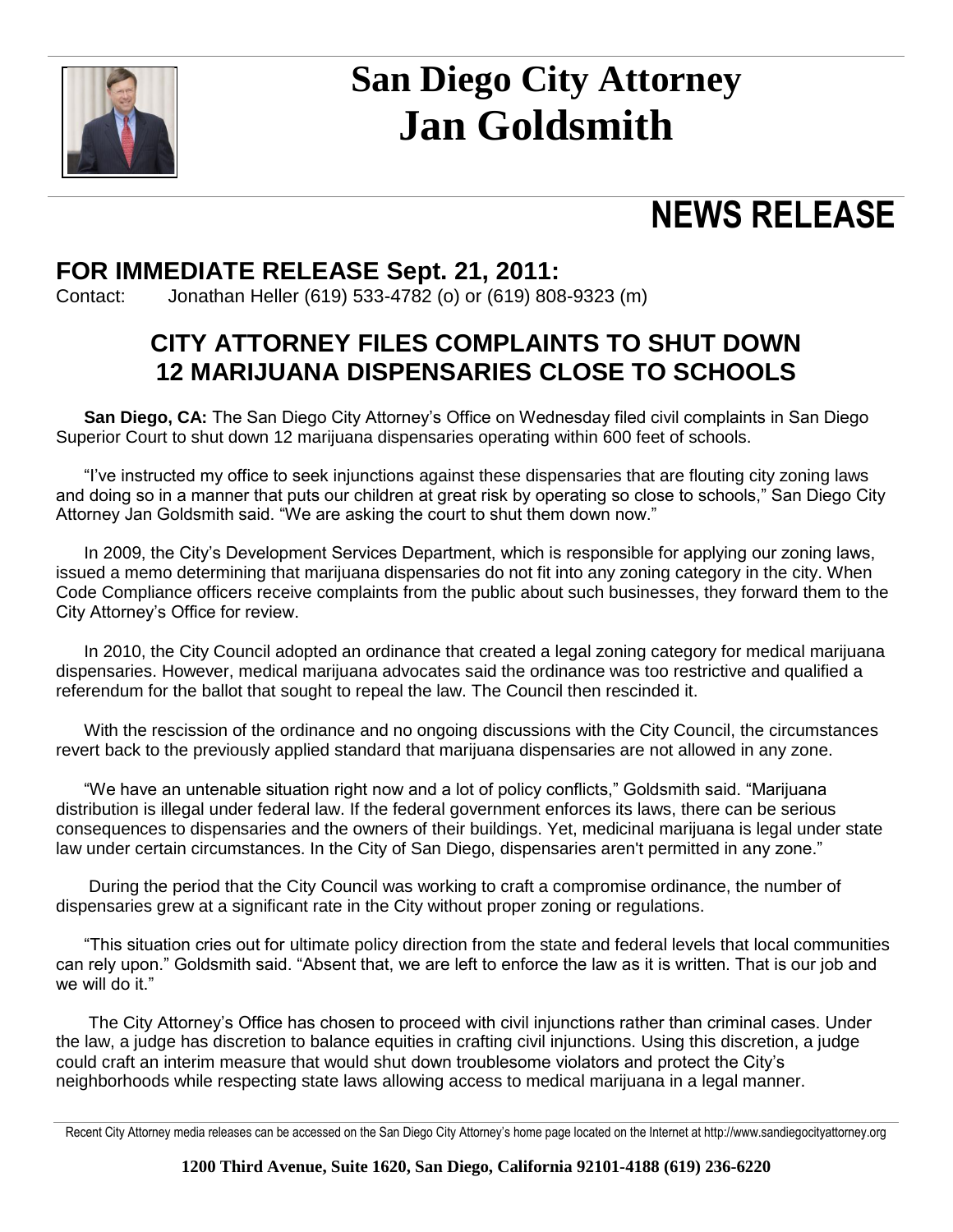City Attorney Files Complaints to Shut Down 12 Marijuana Dispensaries Close To Schools Page 2 of 3

"We are looking to the courts for help on this issue as there really is nowhere else to turn," Goldsmith said. "Exercising judicial discretion can help our community deal with this issue."

Since August 2010, approximately 31 marijuana dispensaries have been shut down due to City Attorney's office involvement, demand letters, or court action. It is expected that all or nearly all of the dispensaries will be brought before the court. It is estimated that the number currently exceeds 160.

"It will take some time to bring large numbers of dispensaries before the court. We will continue with our next group of filings shortly and more will follow thereafter," Goldsmith said. "Although we realize not all will necessarily be shut down immediately, we and the community are turning to the courts to help us get a handle on this problem."

The 12 dispensaries that the City Attorney's Office filed civil complaints on include:

#### **1. Trichomes R Us/4009 Park Blvd.**

#### **Healing Arts Cooperative, Inc./ 4009 Park Blvd.**

#### **Medical Miracle Collective/4009 Park Blvd.**

#### **(This action is against 3 dispensaries all operating at same address)**

**Name of case:** *City v. Trichomes R Us, Inc.; Shane Ray Keenom; Charles David Jensven; Healing Arts Cooperative, Inc.;Daniel Guerrero; Gerren D. Hill; Luong Q. Thang; Thomas Kristofer Scott; Omni Care Solutions, Inc.; Medical Miracle Collective; Duane Keith Bernard; Courtney Allen Bernard*

#### **2. Ocean Beach Wellness/4851 Newport Avenue**

**Name of case:** *City v. Ocean Beach Wellness Center Cooperative, Inc.; Lynn Ballantyne; Mario Panos; Toula Panos Trust, U.D.T. 5/31/83; Toula Panos; Anastasious Panos*

#### **3. Absolute Collective Inc./ 2801 4th Avenue**

**Name of case:** *City v. Absolute Collective Inc.; Duane Keith Bernard; Tommy G. Dyke* 

#### **4. Redwood Collective/1516 W. Redwood Street #101**

**Name of case:** *City v. Richard Sells; The Richard Sells 2003 Trust; Anthony Gaussoin; Sibannac Alternative Inc.; The Redwood Collective*

#### **5. Herbameds/4724-4760 Federal Blvd.**

**Name of case:** *City v. Herbameds, Inc.; Jordan Michael Abeyta; Christopher Michael Aquilante; Saieb Abdulmeseh*

#### **6. Allgreen/3740 5th Avenue**

**Name of case:** *City v. R. Bruce Kleege; Allgreen Health Cooperative, Inc.; Brenda F. Kleege; Russell W. Hayden; David Fosbinder; Dale Bellavance* 

Recent City Attorney media releases can be accessed on the San Diego City Attorney's home page located on the Internet at http://www.sannet.gov/city-attorney